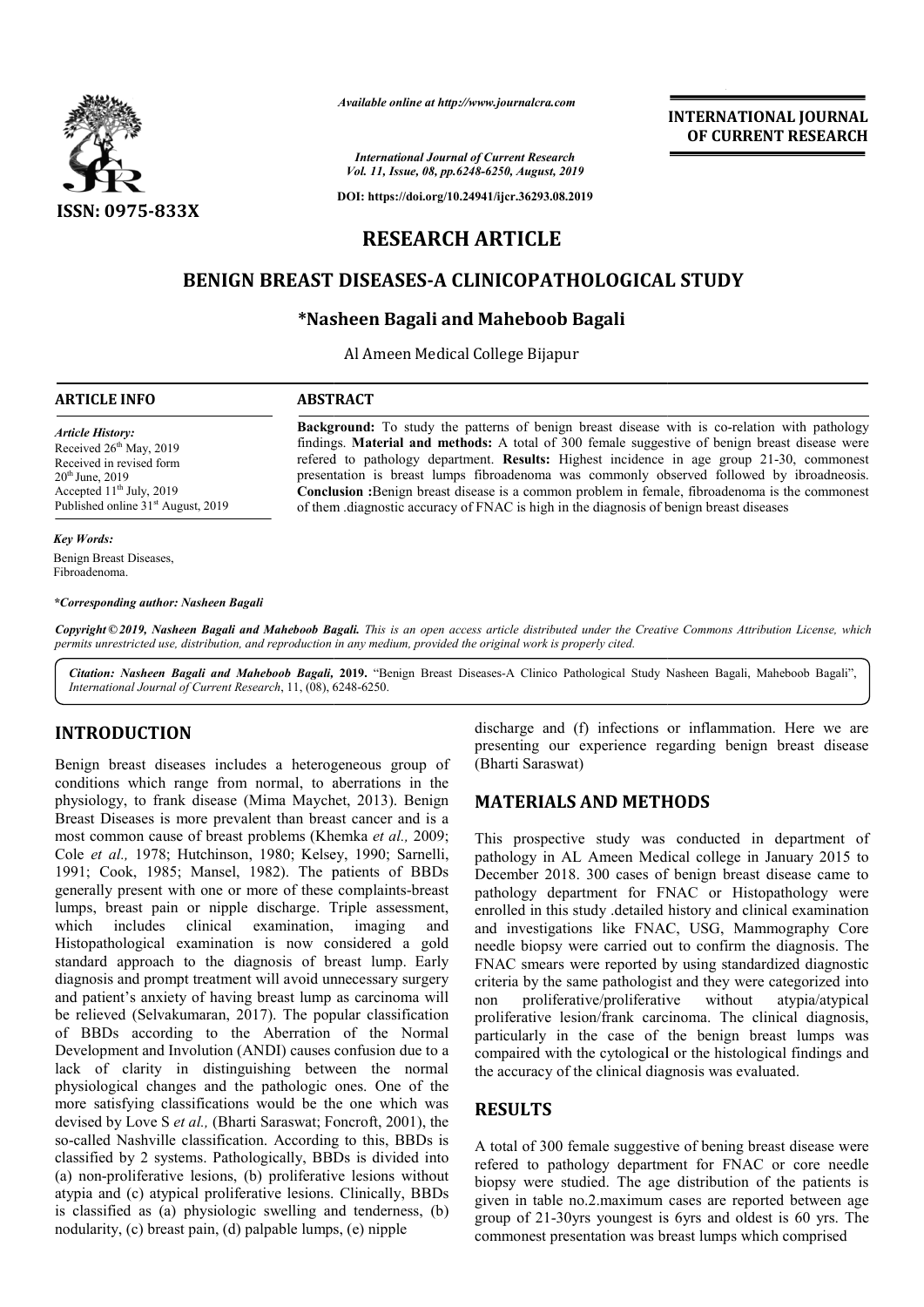**Table 1. Age-wise distribution of benign breast disease**

| Age range(yrs) | No. of cases | Percentage |
|----------------|--------------|------------|
| $0-10$         | 3            | $1\%$      |
| $11-20$        | 36           | 12%        |
| $21 - 30$      | 144          | 48%        |
| $31-40$        | 96           | 32%        |
| $41 - 50$      | 15           | 5%         |
| 51-60          |              | 2%         |

**Table 2. Different type of presentation and their incidence**

| Presentation                          | No. of patients | Percentage $(\% )$ |
|---------------------------------------|-----------------|--------------------|
| 1. Breast lump only                   | 192             | 64%                |
| 2. Breast lump+pain                   | 54              | 18%                |
| 3. Breast lump+ Nipple discharge      | 12              | $4\%$              |
| 4. Breast lump+ pain+Nipple discharge | 15              | $5\%$              |
| 5. Breast pain only                   | 24              | 8%                 |
| 6. Nipple discharge only              | 2               | $1\%$              |
| TOTAL.                                | 300             | 100%               |

272 (91%) cases, out of which 81 (27%) had associated complaints like breast pain and nipple discharge. More than one symptom was present for the same patient. Among 93 (31%) patients with breast pain, 24 (8%) patients complained of breast pain (mastalgia) only, who were treated by using a conservative approach or reassurance.

**Table 3. Incidence of different types of benign breast disease**

| Diagnosis                                       | No. of BBD | Percentage |
|-------------------------------------------------|------------|------------|
| Fibroadenoma                                    | 146        | 48.66%     |
| Fibrocystic changes/fibroadenosis               | 49         | 16.33%     |
| <b>Breast abscess</b>                           | 27         | 9%         |
| Mastalgia                                       | 25         | 8.33%      |
| Nipple<br>discharge<br>Intraductal<br>Papilloma | 22         | 7.33%      |
| Mammary duct Ectasia                            |            |            |
| <b>Acessory Breast</b>                          | 8          | 2.66%      |
| <b>Mastitis</b>                                 | 9          | 3%         |
| Galactocele                                     | 6          | 2%         |
| Proliferative disease With atypia               |            | 1.33%      |
| Proliferative Disease with Florid hyperplasia   | 3          | $1\%$      |
| Invasive ductal carcinoma                       |            | 3%         |

The rest had associated complaints like breast lumps and nipple discharges. Half of these had pain in both the breasts. The pain was cyclical in 60 patients and it was non-cyclical in 39 cases. Among the 30 cases with nipple discharges, only one case presented with nipple discharge only, without any associated lump or pain. The nipple discharge was blood in 9 cases and it was serosanguinous fluid in 12 cases, and only one casehad a yellow discharge. The cause for 6 cases was intraductal papilloma and for the rest, it was mammary duct ectasia. In our study fibroadenoma were observed in 48.66%, Fibrocystic changes/fibroadenosis 16.33%, Breast abscess 9%, Mastalgia 8.33%, Nipple discharge (Intraductal Papilloma Mammary duct Ectasia) 7.33%, Acessory Breast 2.66%, Galactocele 3%, Prolifearative Disease with atypia 1.33%,Proliferative Diease with Florid hyperplasia 1% & Invasive ductal carcinoma 3%.

**Clinical and histocytological correlations:** The diagnosis of the lump were confirmed either cytologically or histologically, or both ways. FNAC was done in 261 cases. FNAC and biopsy were done in 195 cases. The accuracy of the clinical diagnosis of fibroadenoma was 94% (137 out of 146cases).among 195 cases of excised biopsies, 10 cases were reported as proliferative lesions with atypia. 6 FNAC cases of proliferative lesions with atypia were missed cytologically and they were subsequently diagnosed by HPE. The clinical diagnosis of fibrocystic changes were made in 51 cases and 49 of them

were correct. One of them was reported by HPE as proliferative lesion with atypia and the oldest lady of this group was reported as invasive ductal carcinoma, for whom treatment was given in our hospital and they were advised follow up. So, the diagnosis was wrong in these two cases of fibrocystic changes. 9 of the non-tender breast lumps which were clinically reported as fibroadenomas, were diagnosed by HPE as proliferative disease with atypia in 6 cases and 3 was diagnosed as florid hyperplasia. On the whole, the clinical diagnosis was correct in 252 out of the 261 patients with benign breast lumps (96.55% accuracy).

### **DISCUSSION**

A total of 300 female suggestive of benign breast disease were referred to pathology department AL Ameen medical college bijapur for FNAC or core needle biopsy were studied, during period of 2015 to 2018. The age distribution of the patients is given in table no.1.maximum cases are reported between age group of 21-30yrs youngest is 6yrs and oldest is 60yrs. This is similar with study conducted by Narayan Das *et al.* in which 45% of the cases belonged to the age (Foncroft, 2001). The incidence of benign breast diseaes begins to rise in the 2nd decade and it peaks in the  $4<sup>th</sup>$  or  $5<sup>th</sup>$  decades as compared to the malignant lesions. For which the incidence continues to rise after menopause (Londen; Mcdivitt, 1992; LaVecchia, 1985). The commonest presentation was breast lumps which comprised 272 (91%) cases, out of which 81 (27%) had associated complaints like breast pain and nipple discharge. More than one symptom was present for the same patient. Among 93 (31%) patients with breast pain, 24 (8%) patients complained of breast pain (mastalgia) only, who were treated by using a conservative approach or reassurance. The rest had associated complaints like breast lumps and nipple discharges. Half of these had pain in both the breasts.

The pain was cyclical in 60 patients and it was non-cyclical in 39 cases. Among the 30 cases with nipple discharges, only one case presented with nipple discharge only, without any associated lump or pain. The nipple discharge was blood in 9 cases and it was serosanguinous fluid in 12 cases, and only one case had a yellow discharge. The cause for 6 cases was intraductal papilloma and for the rest, it was mammary duct ectasia. In study conducted by Foncroft *et al.,* 87.4% of the women attending the Wesley Breast Clinic presented with breast lumps (Foncroft, 2001) D2 In the study conducted by Ratana Chaikanont *et al.* breast lump was the presenting symptom in 72.35% of the patients (Ratana chaikamont, 2005). In our study fibro adenoma were observed in 48.66%, Fibrocystic changes/fibroadenosis 16.33%, Breast abscess 9%, Mastalgia 8.33%, Nipple discharge (Intraductal Papilloma Mammary duct Ectasia) 7.33%, Acessory Breast 2.66%, Galactocele 3%, Prolifearative Disease with atypia 1.33%, Proliferative Diease with Florid hyperplasia 1% & Invasive ductal carcinoma .3%. Our result were similar with study conducted by shukla et al showed fibroadenoma 46.4%, cystosarcoma phylloides 0.6%, duct papilloma 0.9%, fibroadenosis 14.3%, lobular hyperplasia 0%, sclerosing adenosis 0%, fibrocystic disease 0%, cysts 7.9%, fibrosclerosis 7.4%, duct Ectasia 7.6% chronic abscess 7.8%, tuberculosis 5.1%, filariasis 0.1% cysticercosis 0.1%, fat necrosis 1.2%, Galactocele 0% (Selvakumaran, 2017). The diagnosis of the lump were confirmed either cytologically or histologically,or both ways. FNAC was done in 261 cases. FNAC and biopsy were done in 195 cases.The accuracy of the clinical diagnosis